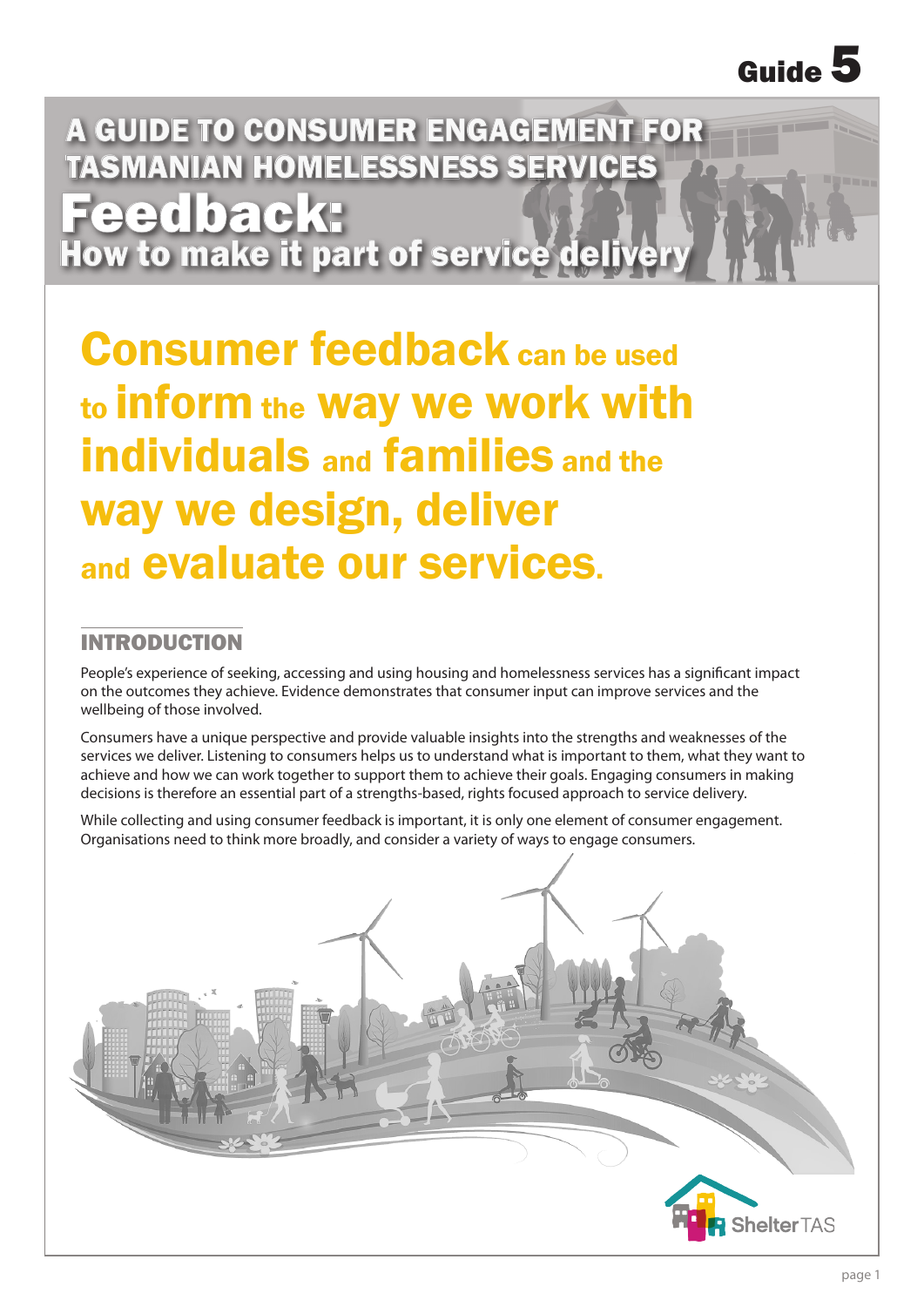## A GUIDE TO CONSUMER ENGAGEMENT FOR **ISMANIAN HOMELESSNESS SERVICES** Feed back:<br>ow to make it part of service delive

### MODELS OF FEEDBACK

Organisations are required to maintain systems and processes that enable consumers to provide feedback about their experience of services and opportunities for improvement. Creating a culture of feedback, review and service improvement can be achieved in a range of ways. The following table on the has been produced to explain what, when and how to use each feedback mode.

| <b>MODE OF FEEDBACK</b>                  | <b>WHEN TO USE</b>                                                                                                                                                                                                         | <b>HOW</b>                                                                                                        | <b>SUGGESTED DIALOGUE</b>                                                                                                              |  |
|------------------------------------------|----------------------------------------------------------------------------------------------------------------------------------------------------------------------------------------------------------------------------|-------------------------------------------------------------------------------------------------------------------|----------------------------------------------------------------------------------------------------------------------------------------|--|
| Consumer surveys<br>and interviews       | Annually as part of a formal quality<br>improvement process. Benchmark<br>year-to-year data                                                                                                                                | Survey tools, such as<br>Survey Monkey.<br>Questionnaires.<br>Face to face interviews                             | So we can serve you better<br>in the future, I need to know<br>how I'm doing now                                                       |  |
| Focus groups and<br>discussion groups    | When you require feedback about<br>a specific service or program.<br>During consultation on<br>service design or delivery modes.<br>For strategic input                                                                    | Develop specific questions/<br>topics for discussion.<br>Ascertain key points/themes<br>and use data              | We are having these focus<br>groups to assist us to provide<br>you with better services/<br>programs and really value<br>your feedback |  |
| Follow up<br>appointments/visit          | Utilise when intervention has been<br>longer term, and when a<br>consumer has asked for a meeting<br>to give you feedback                                                                                                  | Provide 'tell us what you<br>think' feedback form<br>Informal dialogue                                            | What have we done really well?<br>What can we do better?<br>Anything else?                                                             |  |
| Informal feedback                        | At time of intervention                                                                                                                                                                                                    | Verbal or<br>Text message                                                                                         | How did we do in meeting<br>your needs?<br>See template for suggested text                                                             |  |
| Compliment and<br>complaint systems      | Ongoing. As a component of your<br>quality improvement process                                                                                                                                                             | Compliment and<br>complaint forms                                                                                 | We welcome your feedback,<br>if you have anything you would<br>like us to know please complete<br>this form                            |  |
| Resident<br>feedback committee           | Ongoing. As a component of your<br>quality improvement process.<br>When you require feedback about<br>a specific service or program.<br>During consultation on service<br>design or delivery modes.<br>For strategic input | Develop specific questions/<br>topics for discussion.<br>Ascertain key points/themes<br>and use data              | Thank you for assisting us to<br>provide you with better services<br>& programs, we really value<br>your feedback                      |  |
| <b>Social Media</b>                      | At any time                                                                                                                                                                                                                | Messaging requesting<br>feedback.<br>Announcing new processes,<br>programs or services as a<br>result of feedback | Varied                                                                                                                                 |  |
| <b>Text Messages</b>                     | <b>Crisis or Brief Intervention</b>                                                                                                                                                                                        | See template attached                                                                                             | See template attached                                                                                                                  |  |
| Phone follow up                          | This may be as part of an annual<br>review/survey, or when a consumer<br>has asked you to follow up                                                                                                                        | Develop specific questions/<br>topics for discussion.<br>Use the 'tell us what you<br>think' feedback form        | Set questions so we can serve<br>you better in the future, we<br>need to know how we've done                                           |  |
| <b>Community forums</b><br>and workshops | When you require feedback about<br>a specific service or program.<br>During consultation on service<br>design or delivery modes.<br>For strategic input                                                                    | Develop specific questions/<br>topics for discussion                                                              | Thank you for assisting us to<br>provide you with better services<br>& programs, we really value<br>your feedback                      |  |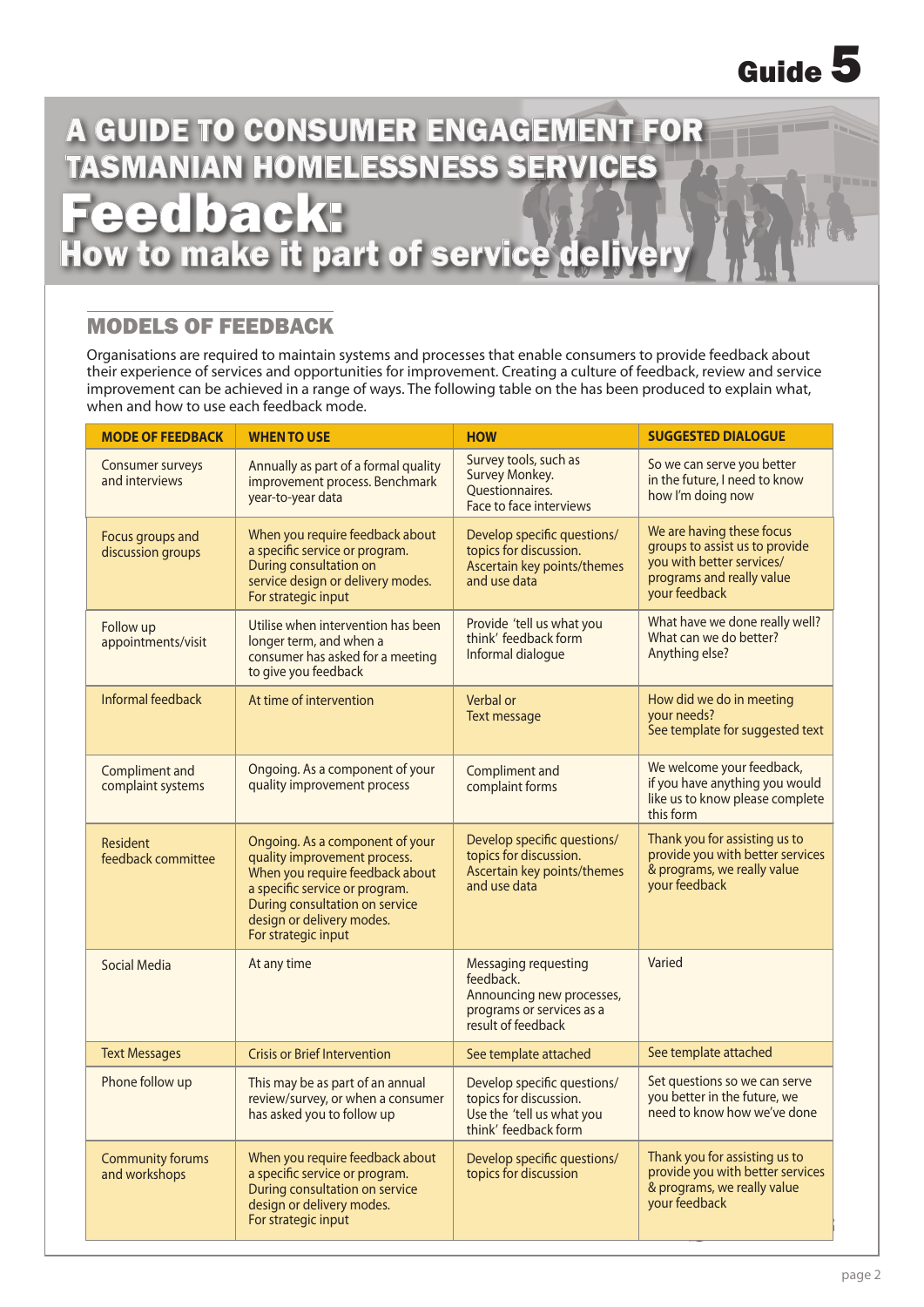## A GUIDE TO CONSUMER ENGAGEMENT FOR TASMANIAN HOMELESSNESS SERVICES

Feed back:<br>ow to make it part of service deliver

### BUILDING RAPPORT & ENGAGING CONSUMERS

Homelessness is not a choice. People can become homeless for a number of reasons, including long-term financial disadvantage, a history of trauma, family violence, a financial crisis or mental ill health. Building rapport and establishing trust is very important when engaging consumers. It can take time to build up meaningful rapport, which is difficult when you work within a crisis service. Do not rush the discussion, instead deal with immediate needs, engage people in setting their goals and their case plans, as well as asking for feedback can assist.

Make the language on any information, brochures and feedback forms easy to understand. Ensuring anonymity when someone provides feedback is of vital importance, so consumers know they can be honest without the perceived threat of reprisal.

Where possible utilising a peer facilitation process, where consumers can support other consumers who are accessing your services, can establish a more inclusive and collaborative approach.

Providing payment for consumer engagement is a demonstration of an organisation's commitment to valuing engagement of those with specialty knowledge and could be considered standard practice for all engagement, including focus groups.

### TIMING - 'WHEN IS THE BEST TIME TO COLLECT FEEDBACK FROM CONSUMERS'?

The best time to gather feedback is at the time of providing the service. Feedback is vital to your organisation, and it is important to get that information as soon as the consumer has engaged with your service. This also becomes a tool to establish trust with the person/s you are talking to and aids in quality connection. The main reasons you need to be proactive about getting consumer feedback are:

- You need to be collecting feedback as soon as possible, as the consumer may be in crisis and could confuse their visit with your organisation and another service. Being able to recall the assistance clearly, and who provided it allows you to improve. If you wait a few weeks before sending out a survey, the consumer may have very well forgotten about what you did!
- While knowing about a consumer's experience is important, asking specific questions will assist with service improvement.
- Consumers often don't leave feedback because it takes too much time out of their day. Instead, if you approach the issue by simply asking consumers their current thoughts, through a few questions or small pop-up surveys, you can quickly address issues. Text messaging the day of the service can also elicit quick and timely feedback.
- When you're collecting feedback, you can't be selective about who you collect it from and when. To get feedback, you must attempt to get feedback from every consumer you work with. Your surveys should all be consistent. Not only will this make processing the data much easier, you will have a much clearer view of where you are doing well, and where it could be improved.

Collecting feedback is important in a culture of continuous improvement. The worst feedback you can get is not negative feedback, but no feedback at all, and people will typically want to share their experiences with you, even when accessing crisis intervention.

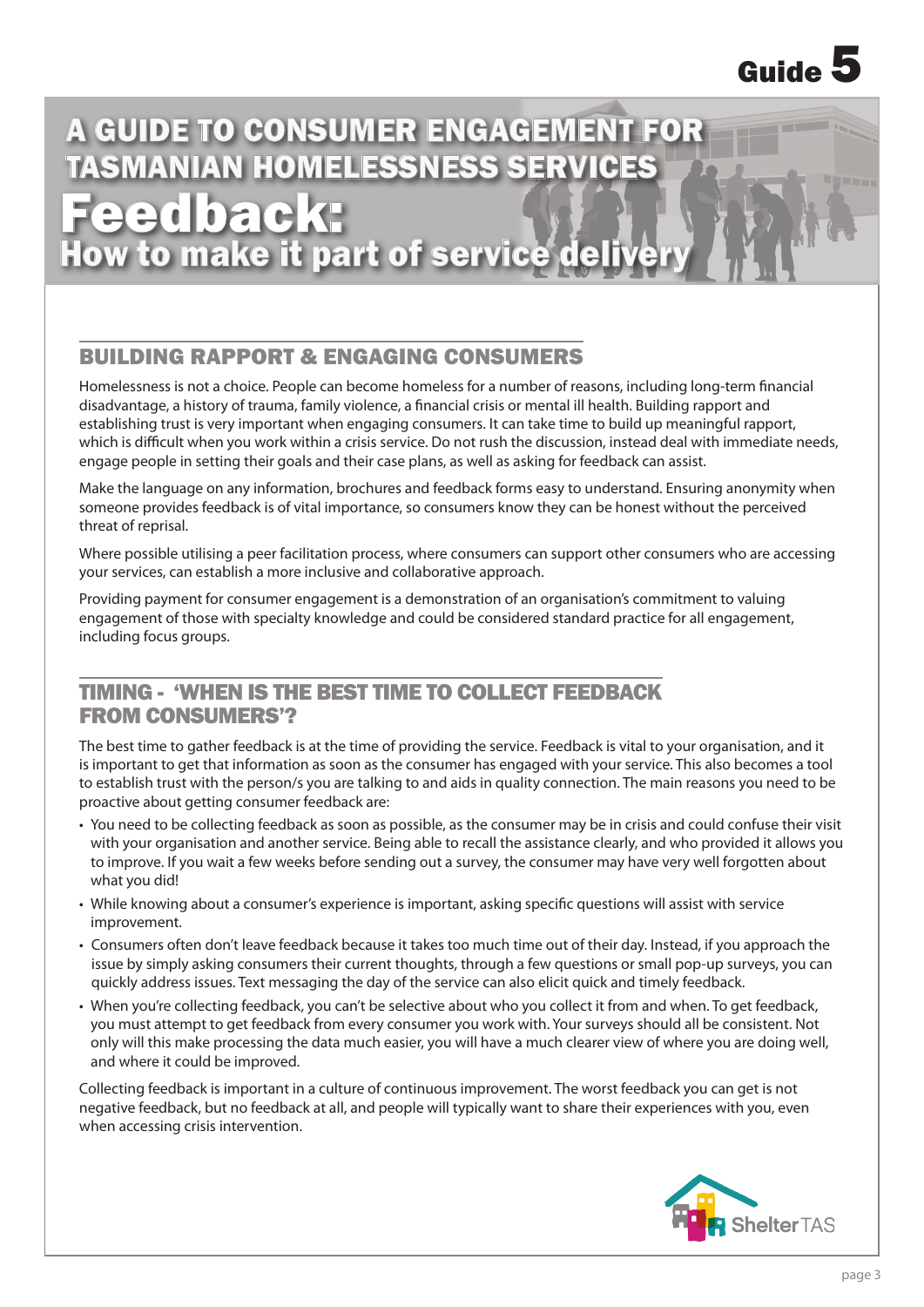# A GUIDE TO CONSUMER ENGAGEMENT FOR TASMANIAN HOMELESSNESS SERVICES

Feed back:<br>ow to make it part of service deliv

### WHAT DO WE DO WITH THE FEEDBACK?

Consumer feedback is only valuable when it is used to inform ongoing planning and quality improvement activities. This will include revising the way services are delivered and evaluated or creating new services that respond to consumers' needs.

All feedback is useful, even negative feedback. If you receive critical feedback about your service or a particular staff member, see it as an opportunity to improve the way you work and what services you provide. For consumer engagement to be meaningful, honest opinions about how we were treated, how we were assisted and if our needs and goals were met need to be 'heard' and acted upon. People need to be able to give feedback, positive or negative, without the fear of lose of service.

Ensuring there is a feedback loop, where those that give feedback, through any of the suggested models, are informed of the actions undertaken and thanked for their input. Explaining to consumers how the information is used is an important step in the feedback loop. Consider having a feedback board in a waiting area, where potential service users can see feedback listed and dated, with any actions taken by the organisation written next to it. Update this regularly.



This resource was developed with input from participants of the Shelter Tasmania 'Tasmanian Housing and Homelessness Workforce Symposium' held on the 23rd June 2016, which was overseen by the Workforce Development Reference Group and their Resources Advisory Group.

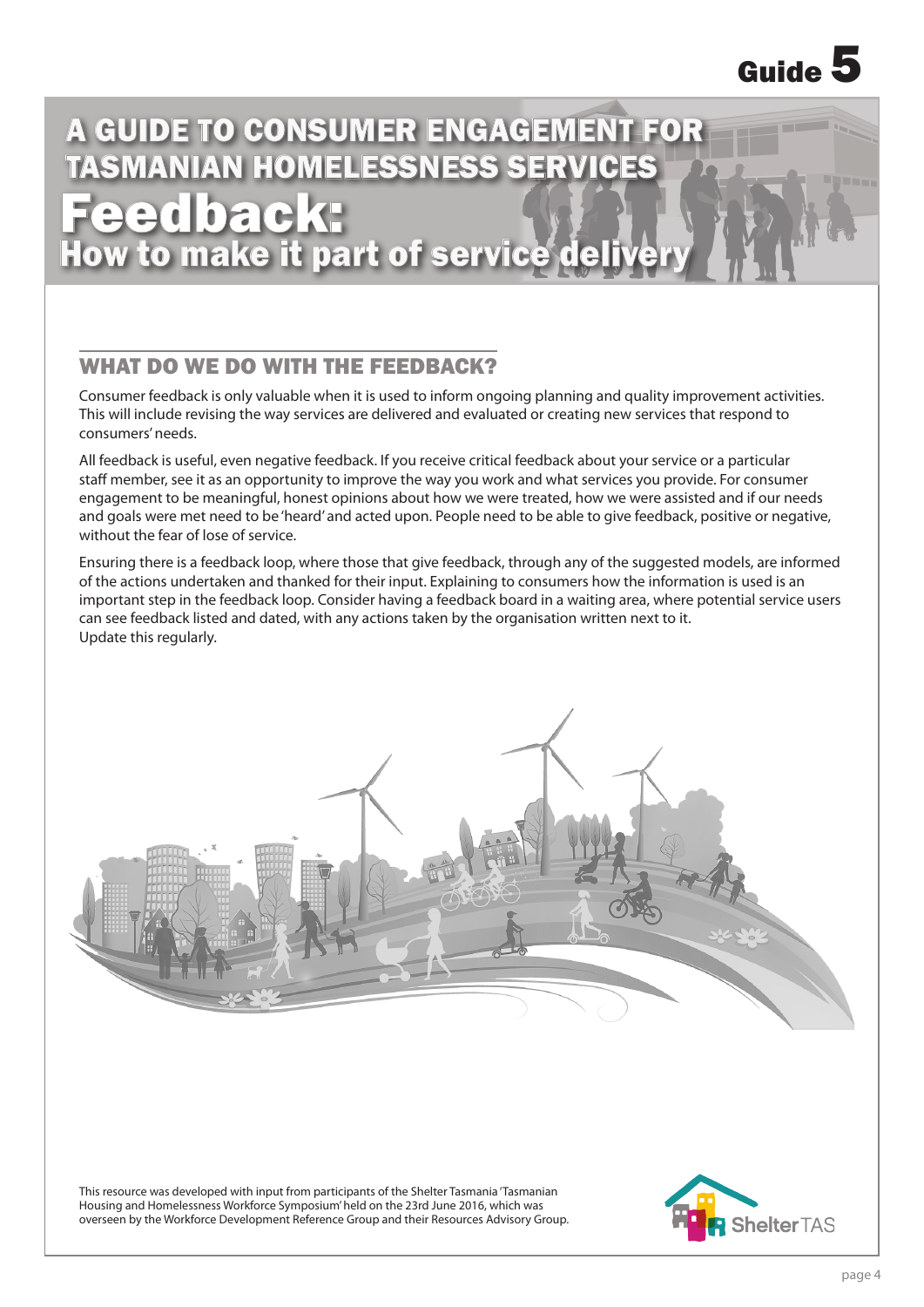## A GUIDE TO CONSUMER ENGAGEMENT FOR **ISMANIAN HOMELESSNESS SERVICES Feedback:**<br>ow to make it part of service delive

### TOOLKIT:

The following table has been produced to explain why the key engagement strategies are used and the potential benefit for consumers and workers.

| <b>TELL US WHAT YOU THINK</b><br>Please take a few minutes to let us know about your experience |                                    |                 |                                               |       |                   |
|-------------------------------------------------------------------------------------------------|------------------------------------|-----------------|-----------------------------------------------|-------|-------------------|
| Service: (e.g. Karinya Young Women's Service)                                                   |                                    |                 |                                               |       |                   |
| Name: (Optional)                                                                                |                                    |                 |                                               | Date: |                   |
| Staff were very professional                                                                    | <b>Strongly</b><br><b>Disagree</b> | <b>Disagree</b> | <b>Neither</b><br>Agree or<br><b>Disagree</b> | Agree | Strongly<br>Agree |
|                                                                                                 |                                    |                 |                                               |       |                   |
| They listened to my needs                                                                       | Strongly<br><b>Disagree</b>        | <b>Disagree</b> | Neither<br>Agree or<br><b>Disagree</b>        | Agree | Strongly<br>Agree |
|                                                                                                 |                                    |                 |                                               |       |                   |
| They worked with me                                                                             | <b>Strongly</b><br><b>Disagree</b> | <b>Disagree</b> | <b>Neither</b><br>Agree or<br><b>Disagree</b> | Agree | Strongly<br>Agree |
|                                                                                                 |                                    |                 |                                               |       |                   |
| Provided assistance or<br>referred me to someone who could                                      | Strongly<br><b>Disagree</b>        | <b>Disagree</b> | <b>Neither</b><br>Agree or<br><b>Disagree</b> | Agree | Strongly<br>Agree |
|                                                                                                 |                                    |                 |                                               |       |                   |
|                                                                                                 |                                    |                 |                                               |       |                   |
| What did they do really well?                                                                   |                                    |                 |                                               |       |                   |
| What could they do better?                                                                      |                                    |                 |                                               |       |                   |
| Any other comments?                                                                             |                                    |                 |                                               |       |                   |
| Service Actions: What will we do with this feedback? (Please dot point)                         |                                    |                 |                                               |       |                   |